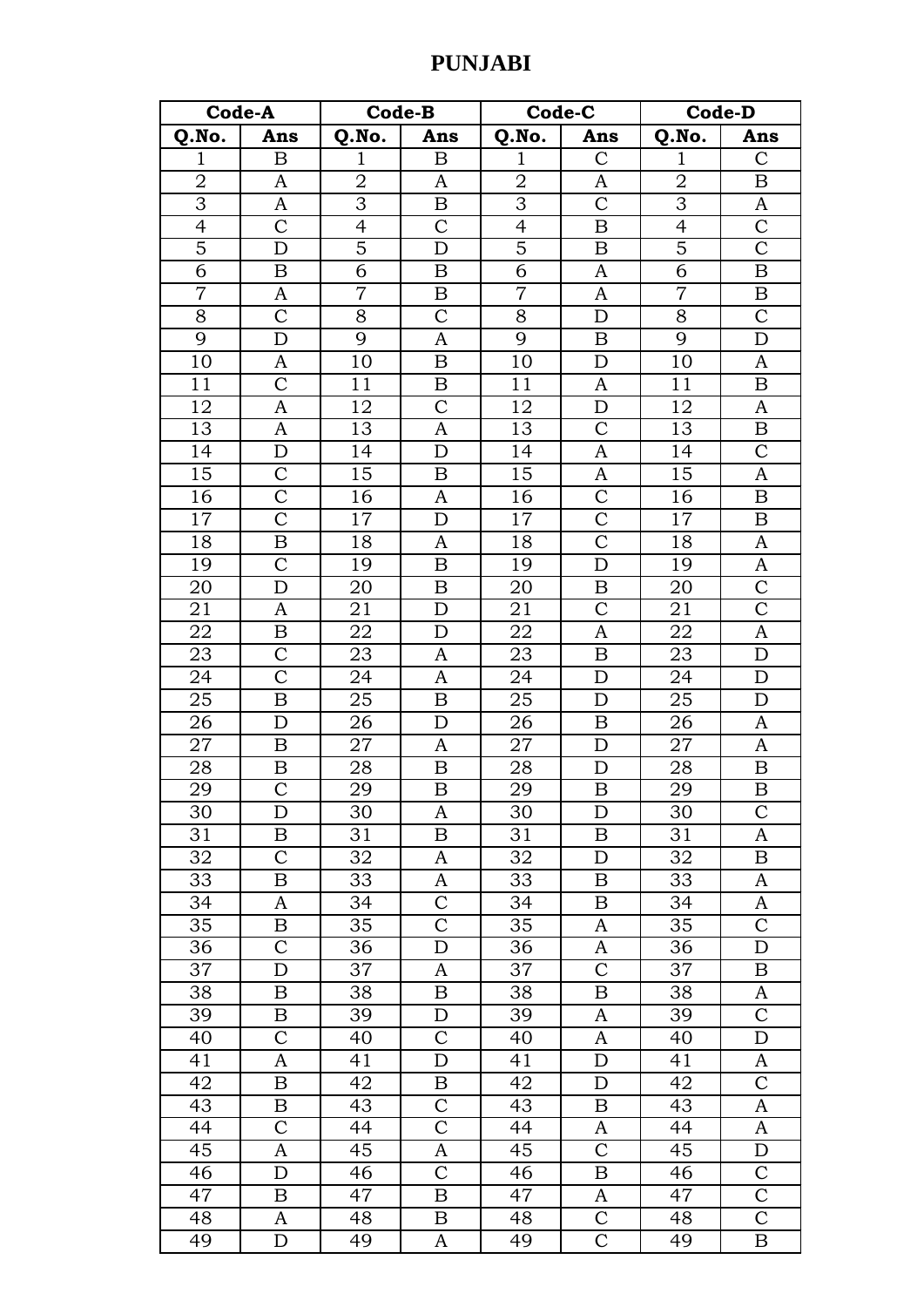| Code-A          |                                      | <b>Code-B</b>   |                         | Code-C          |                           | <b>Code-D</b>   |                                    |  |
|-----------------|--------------------------------------|-----------------|-------------------------|-----------------|---------------------------|-----------------|------------------------------------|--|
| Q.No.           | Ans                                  | Q.No.           | Ans                     | Q.No.           | Ans                       | Q.No.           | Ans                                |  |
| 50              | $\mathbf{A}$                         | 50              | A                       | 50              | $\boldsymbol{\mathrm{B}}$ | 50              | $\mathcal{C}$                      |  |
| 51              | $\boldsymbol{B}$                     | 51              | D                       | 51              | B                         | 51              | D                                  |  |
| 52              | B                                    | 52              | B                       | 52              | $\mathcal{C}$             | 52              | A                                  |  |
| 53              | D                                    | 53              | D                       | 53              | D                         | 53              | $\, {\bf B}$                       |  |
| 54              | D                                    | 54              | A                       | 54              | A                         | 54              | $\mathbf C$                        |  |
| $\overline{55}$ | $\mathbf{A}$                         | $\overline{55}$ | D                       | $\overline{55}$ | $\overline{B}$            | $\overline{55}$ | $\overline{C}$                     |  |
| 56              | $\mathbf{A}$                         | 56              | $\overline{\mathrm{C}}$ | 56              | A                         | 56              | $\, {\bf B}$                       |  |
| 57              | $\, {\bf B}$                         | 57              | A                       | 57              | $\boldsymbol{B}$          | 57              | $\mathbf D$                        |  |
| 58              | $\mathbf D$                          | 58              | A                       | 58              | $\mathcal{C}$             | 58              | $\boldsymbol{B}$                   |  |
| 59              | A                                    | 59              | $\mathcal{C}$           | 59              | $\mathbf{A}$              | 59              | B                                  |  |
| 60              | $\bf{B}$                             | 60              | $\overline{\text{C}}$   | 60              | $\overline{B}$            | 60              | $\overline{C}$                     |  |
| 61              | $\boldsymbol{B}$                     | 61              | $\overline{\text{C}}$   | 61              | B                         | 61              | $\mathbf D$                        |  |
| 62              | $\mathbf{A}$                         | 62              | $\mathbf D$             | 62              | A                         | 62              | $\boldsymbol{B}$                   |  |
| $\overline{63}$ | $\boldsymbol{B}$                     | 63              | B                       | $\overline{63}$ | $\boldsymbol{A}$          | 63              | $\overline{\mathrm{C}}$            |  |
| 64              | A                                    | 64              | $\mathcal{C}$           | 64              | $\mathcal{C}$             | 64              | $\boldsymbol{B}$                   |  |
|                 |                                      | $\overline{65}$ |                         |                 | $\overline{C}$            | 65              |                                    |  |
| 65              | A                                    |                 | A                       | 65              |                           |                 | A                                  |  |
| 66              | $\mathsf C$<br>$\overline{\text{C}}$ | 66              | $\boldsymbol{B}$        | 66              | A                         | 66              | $\boldsymbol{B}$<br>$\overline{C}$ |  |
| 67              |                                      | 67              | $\mathbf D$             | 67              | D                         | 67              |                                    |  |
| 68              | D                                    | 68              | $\mathbf D$             | 68              | D                         | 68              | $\mathbf D$                        |  |
| 69              | $\mathbf{A}$                         | 69              | $\boldsymbol{B}$        | 69              | $\mathbf D$               | 69              | $\, {\bf B}$                       |  |
| 70              | $\boldsymbol{B}$                     | 70              | D                       | 70              | A                         | 70              | $\boldsymbol{B}$                   |  |
| 71              | D                                    | 71              | D                       | 71              | A                         | 71              | $\mathbf C$                        |  |
| $\bf 72$        | $\mathcal{C}$                        | $72\,$          | B                       | 72              | B                         | $72\,$          | $\boldsymbol{A}$                   |  |
| 73              | D                                    | 73              | $\mathbf D$             | 73              | B                         | 73              | $\boldsymbol{B}$                   |  |
| $\overline{74}$ | $\, {\bf B}$                         | $\overline{74}$ | $\boldsymbol{B}$        | $\overline{74}$ | $\overline{\text{C}}$     | $\overline{74}$ | $\overline{B}$                     |  |
| $\overline{75}$ | $\overline{\text{C}}$                | $\overline{75}$ | $\mathbf D$             | $\overline{75}$ | A                         | 75              | $\overline{C}$                     |  |
| 76              | $\overline{C}$                       | 76              | $\boldsymbol{B}$        | 76              | B                         | 76              | $\boldsymbol{A}$                   |  |
| 77              | A                                    | $77 \,$         | B                       | 77              | A                         | 77              | $\mathbf D$                        |  |
| 78              | $\mathcal{C}$                        | 78              | A                       | 78              | A                         | 78              | B                                  |  |
| 79              | B                                    | 79              | A                       | 79              | $\overline{C}$            | 79              | A                                  |  |
| 80              | B                                    | 80              | $\mathcal{C}$           | 80              | $\mathbf D$               | 80              | $\mathbf D$                        |  |
| 81              | A                                    | 81              | B                       | 81              | B                         | 81              | A                                  |  |
| 82              | A                                    | $\overline{82}$ | A                       | 82              | $\boldsymbol{A}$          | $\overline{82}$ | $\overline{B}$                     |  |
| 83              | D                                    | 83              | A                       | 83              | $\mathcal{C}$             | 83              | $\boldsymbol{B}$                   |  |
| 84              | B                                    | 84              | D                       | 84              | D                         | 84              | $\mathbf D$                        |  |
| 85              | D                                    | 85              | D                       | 85              | A                         | 85              | $\mathbf D$                        |  |
| 86              | A                                    | 86              | B                       | 86              | $\overline{C}$            | 86              | $\boldsymbol{A}$                   |  |
| 87              | D                                    | 87              | A                       | 87              | $\boldsymbol{A}$          | 87              | $\boldsymbol{A}$                   |  |
| 88              | $\mathsf{C}$                         | 88              | $\mathcal{C}$           | 88              | $\boldsymbol{A}$          | 88              | $\boldsymbol{B}$                   |  |
| 89              | A                                    | 89              | B                       | 89              | ${\mathcal{D}}$           | 89              | D                                  |  |
| 90              | A                                    | 90              | A                       | 90              | $\mathbf C$               | 90              | A                                  |  |
| 91              | $\mathsf{C}$                         | 91              | $\overline{\mathrm{C}}$ | 91              | $\overline{C}$            | 91              | $\boldsymbol{B}$                   |  |
| 92              | $\mathcal{C}$                        | 92              | $\mathsf C$             | 92              | $\overline{C}$            | 92              | $\boldsymbol{B}$                   |  |
| 93              | $\mathsf{C}$                         | 93              | B                       | 93              | $\boldsymbol{B}$          | 93              | $\boldsymbol{A}$                   |  |
| 94              | D                                    | 94              | B                       | $\overline{94}$ | $\overline{C}$            | 94              | B                                  |  |
| 95              | B                                    | 95              | $\mathcal{C}$           | 95              | $\mathbf D$               | 95              | A                                  |  |
| $\overline{96}$ | $\mathcal{C}$                        | 96              | $\mathbf D$             | 96              | $\boldsymbol{A}$          | 96              | A                                  |  |
| 97              | A                                    | 97              | A                       | 97              | B                         | 97              | $\mathbf C$                        |  |
| 98              | $\boldsymbol{B}$                     | 98              | B                       | 98              | $\overline{C}$            | $\overline{9}8$ | $\overline{\mathrm{C}}$            |  |
| 99              | D                                    | 99              | A                       | 99              | $\mathbf C$               | 99              | $\mathbf D$                        |  |
| 100             | D                                    | 100             | B                       | 100             | B                         | 100             | $\boldsymbol{A}$                   |  |